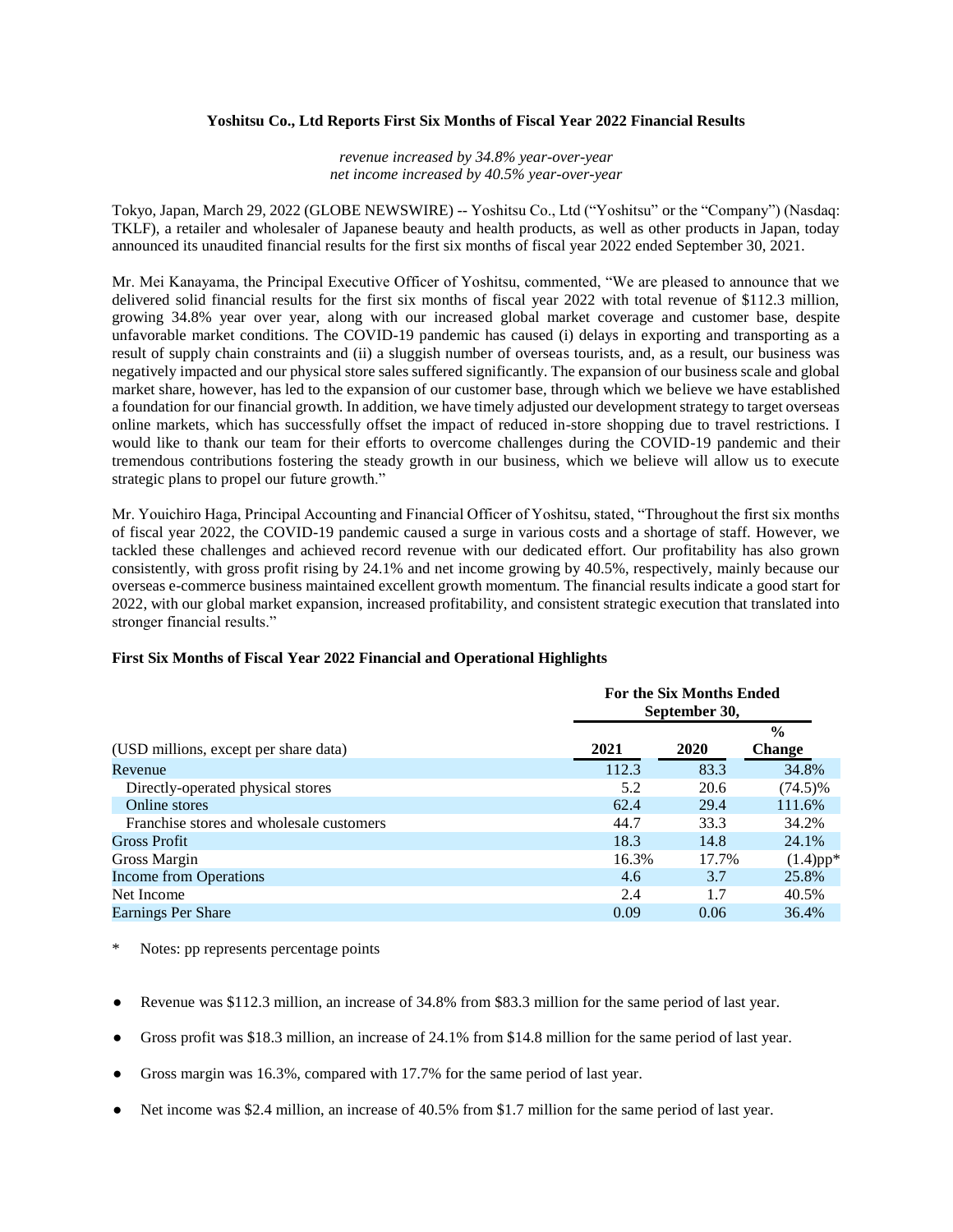- Basic and diluted earnings per share were \$0.09, compared with \$0.06 for the same period of last year.
- As of February 28, 2022, the Company's distribution channels consisted of (i) 10 directly-operated physical stores in Japan, (ii) 24 online stores through the Company's websites and various e-commerce marketplaces in Japan and China, and (iii) 9 franchise stores in the U.S., 4 franchise stores in Canada, 4 franchise stores in Hong Kong, 1 franchise store in the U.K., and approximately 148 wholesale customers in Japan and other countries, including China, the U.S., and Canada.

#### **First Six Months of Fiscal Year 2022 Financial Results**

#### *Revenue*

Revenue increased by \$28.9 million, or 34.8%, to \$112.3 million for the six months ended September 30, 2021 from \$83.3 million for the same period of last year. The increase in revenue was primarily due to increased revenue from online stores, franchise stores, and wholesale customers, which was partially offset by a decrease in revenue from directly-operated physical stores.

|                                          | For the Six Months Ended September 30, |         |                                               |      |         |       |  |
|------------------------------------------|----------------------------------------|---------|-----------------------------------------------|------|---------|-------|--|
|                                          |                                        | 2021    |                                               |      | 2020    |       |  |
|                                          |                                        | Cost of | <b>Gross</b>                                  |      | Cost of | Gross |  |
| $(S$ millions)                           |                                        |         | Revenue Revenue Margin Revenue Revenue Margin |      |         |       |  |
| Directly-operated physical stores        | 5.2                                    | 4.4     | 15.5%                                         | 20.6 | 17.2    | 16.2% |  |
| Online stores                            | 62.4                                   | 52.0    | 16.6%                                         | 29.4 | 23.3    | 21.0% |  |
| Franchise stores and wholesale customers | 44.7                                   | 37.5    | 16.1%                                         | 33.3 | 28.0    | 15.8% |  |
| <b>Total</b>                             | 112.3                                  | 93.9    | 16.3%                                         | 83.3 | 68.5    | 17.7% |  |

Revenue from directly-operated physical stores decreased by \$15.4 million, or 74.5%, to \$5.2 million for the six months ended September 30, 2021, from \$20.6 million for the same period of last year. The decrease was mainly attributable to the state of emergency declared by the Japanese government in April 2021 in response to the COVID-19 pandemic. Due to this state of emergency, almost all of the Company's physical stores were temporarily closed during the period between late April 2021 and the end of May 2021. After the Company's physical stores resumed their business in June 2021, most of the Company's physical stores remained closed on Saturdays or Sundays, and the opening hours were reduced by two to four hours to eight to nine hours per weekday. From July 2021 to the present, most of the Company's physical stores resumed their nearly normal business with working hours reduced by one to two hours every day. Despite this, the Company's business was still negatively affected during the six months ended September 30, 2021.

Revenue from online stores increased by \$33.0 million, or 111.6%, to \$62.4 million for the six months ended September 30, 2021, from \$29.4 million for the same period of last year. The increase was mainly attributable to the growing popularity of online shopping, given that the e-commerce industry has been rapidly expanding in recent years. In order to seize the opportunities, the Company expanded its online store network by opening new stores on multiple popular and reputable third-party e-commerce marketplaces in overseas regions, while improving the efficiency of its supply chain and storage and inventory management. In order to reduce the Company's operating expenses and credit risk, the Company outsourced the entire operations of some of its online stores to third-party companies, and sold products to these third-party companies instead of to individual customers. During the six months ended September 30, 2021, revenue from overseas online sales, which was mainly from the China market, increased by \$33.9 million. The increase in overseas sales was in line with the fast-growing purchasing power of the Chinese consumers and the increasing popularity of high-quality Japanese products among Chinese consumers. The increase was partially offset by the decreased revenue from Japanese domestic online sales of \$1.0 million, which was mainly due to the closing of three unprofitable domestic online stores.

Revenue from franchise stores and wholesale customers increased by \$11.4 million, or 34.2%, to \$44.7 million for the six months ended September 30, 2021, from \$33.3 million for the same period of last year. The increase in revenue from franchise stores and wholesale customers was mainly attributable to the increased sales to overseas franchise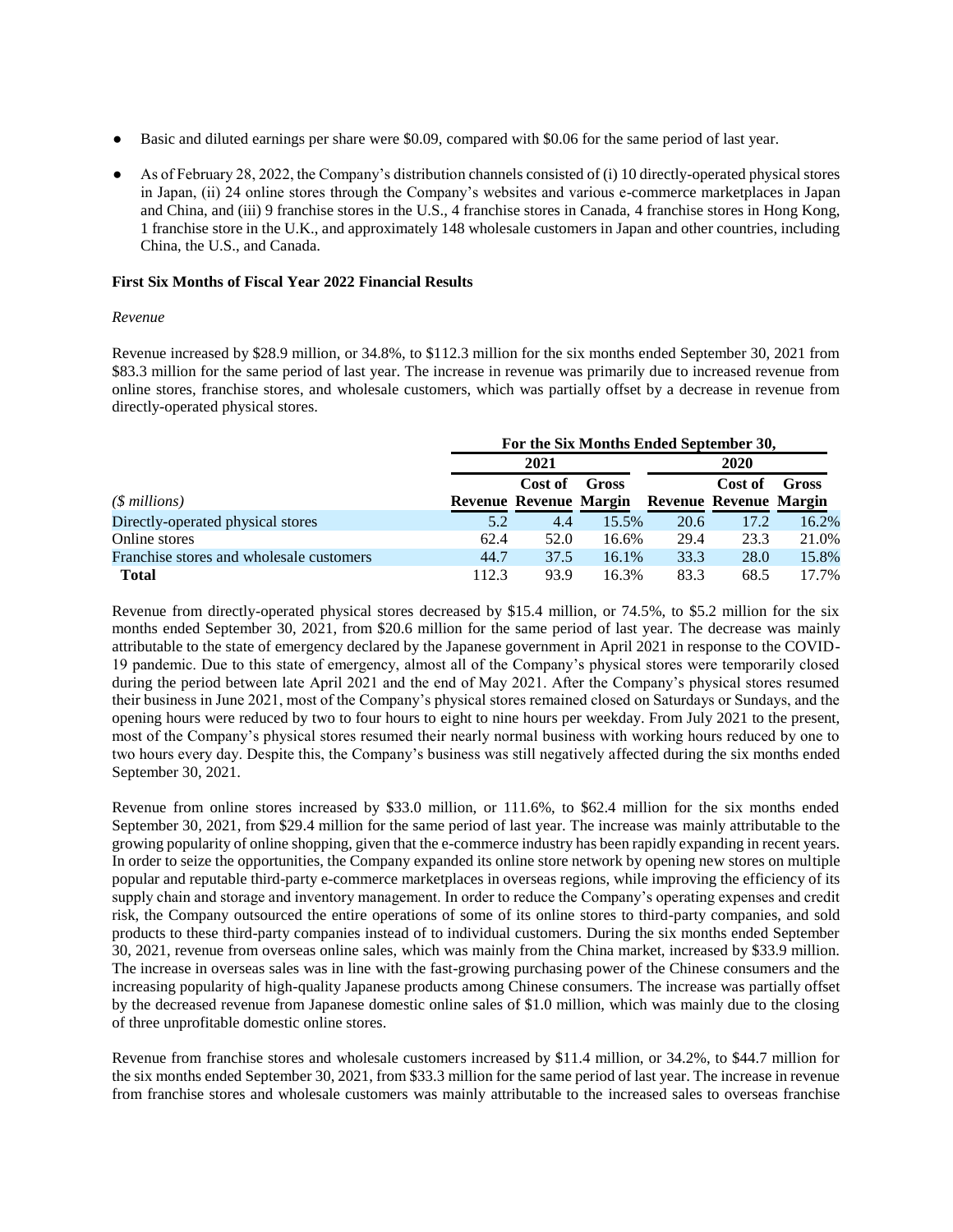stores and wholesale customers amounting to \$11,446,738, offset by a slight decrease in sales of \$65,439 to the Company's Japanese domestic wholesale customers. With the improvement of the Company's supply chain and storage and logistic capacity, it added two new franchise stores and increased its sales to overseas wholesale customers on a per customer basis during the six months ended September 30, 2021. Meanwhile, the Company's Japanese domestic wholesales decreased slightly during the six months ended September 30, 2021, due to the impact of the COVID-19 pandemic.

#### *Gross Profit and Gross Margin*

Total cost of revenue increased by \$25.4 million, or 37.1%, to \$93.9 million for the six months ended September 30, 2021, from \$68.5 million for the same period of last year.

Gross profit increased by \$3.6 million, or 24.1%, to \$18.3 million for six months ended September 30, 2021, from \$14.8 million for the same period of last year. Overall gross margin decreased by 1.4 percentage points to 16.3% for the six months ended September 30, 2021, from 17.7% for the same period of last year.

Gross margin for directly-operated physical stores, online stores, and franchise stores and wholesale customers was 15.5%, 16.6%, and 16.1%, respectively, for the six months ended September 30, 2021, compared to 16.2%, 21.0%, and 15.8%, respectively, for the same period of last year.

#### *Operating Expenses*

Operating expenses consist of selling and marketing expenses and general and administrative expenses, which primarily include payroll, employee benefit expenses and bonus expenses, shipping expenses, promotion and advertising expenses, and other facility-related costs, such as store rent, utilities, and depreciation.

Operating expenses increased by \$2.6 million, or 23.5%, to \$13.7 million for the six months ended September 30, 2021, from \$11.1 million for the same period of last year. The increase was primarily due to an increase in shipping expenses, transaction commissions paid to third-party e-commerce marketplace operators, consulting and professional service fees, promotion and advertising expenses, payroll, and employee benefit expenses and bonus expenses.

#### *Interest Expense, net*

Interest expense, net include interest expense calculated at interest rate per loan agreements and loan service costs, which are directly incremental to the loan agreements and amortized over the loan periods. Interest expense, net increased by \$0.2 million, or 27.8%, to \$1.0 million for the six months ended September 30, 2021, from \$0.8 million for the same period of last year.

#### *Other Income, net*

Other income, net primarily includes tax refunds, foreign exchange gain or loss, disposal gain or loss from property and equipment, government subsidies, and other immaterial income and expense items. Other income, net increased by \$455,987, or 23,761.7%, to \$457,906 for the six months ended September 30, 2021, from \$1,919 for the same period of last year. The increase was mainly due to an increase of \$226,853 received in the form of government subsidies as the financial support during the COVID-19 pandemic, and a decrease in foreign exchange transaction loss by \$91,762 as a result of foreign exchange rate fluctuations, as well as an increase of \$79,257 in royalty fees collected from the Company's franchisees during the six months ended September 30, 2021.

#### *Provision for Income Taxes*

Provision for income taxes increased by \$0.5 million, to \$1.6 million for the six months ended September 30, 2021, from \$1.1 million for the same period of last year. The increase in provision for income taxes was mainly due to the increased taxable income for the six months ended September 30, 2021. The effective income tax rate remained stable with a slight increase from 39.5% to 39.8%.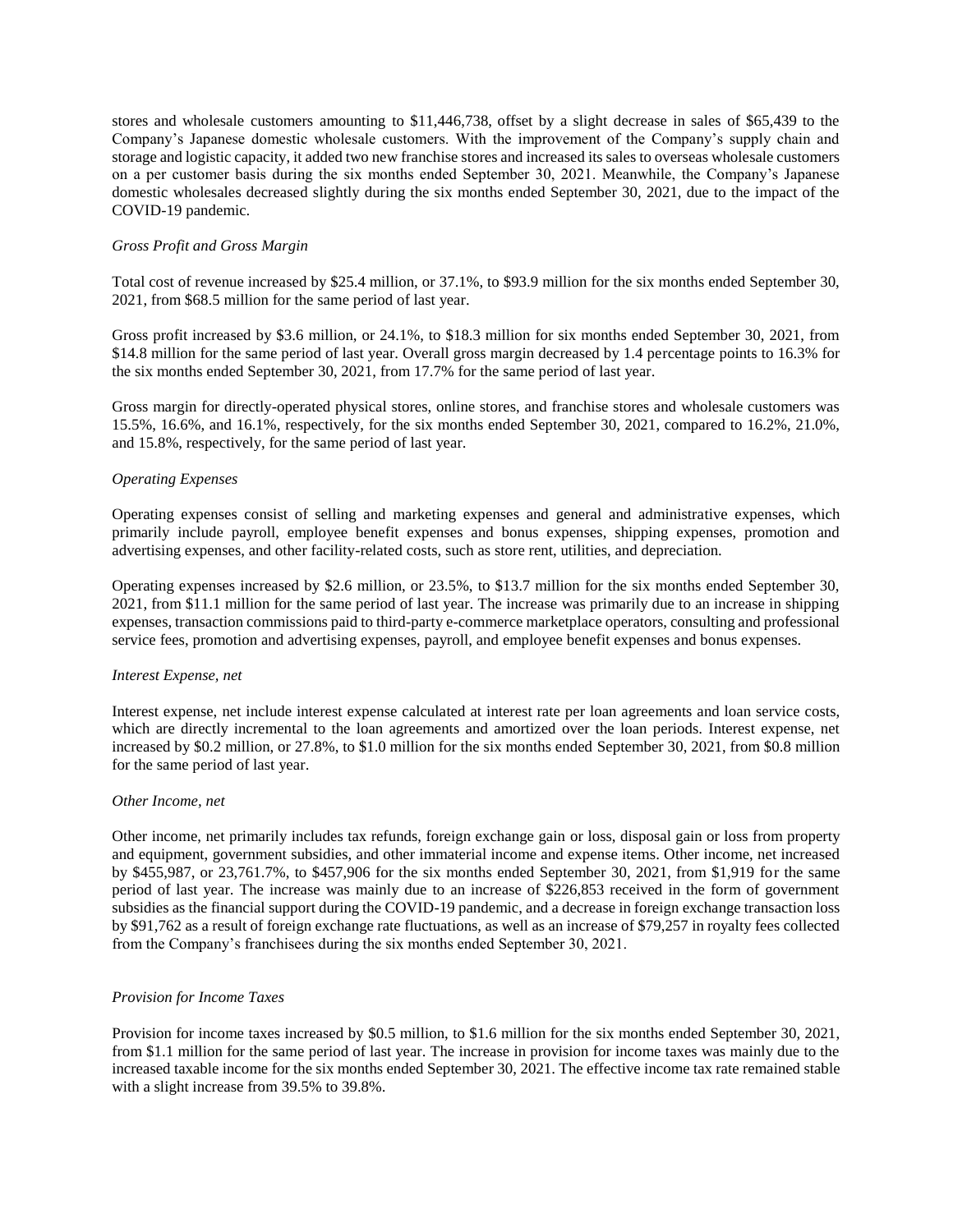#### *Net Income*

Net income was \$2.4 million, or \$0.09 per basic and diluted share for the six months ended September 30, 2021, compared to \$1.7 million, or \$0.06 per basic and diluted share for the same period of last year.

#### **Financial Condition**

As of September 30, 2021, the Company had cash of \$7.0 million, compared to \$16.4 million as of March 31, 2021. As of September 30, 2021, the Company had accounts receivable balances due from third parties and related parties of \$47.8 million and \$5.2 million, respectively, compared to \$43.7 million and \$3.5 million as of March 31, 2021. The balance as of September 30, 2021 had been fully collected as of March 21, 2022. The collected balances of such receivable provide cash available for use in the Company's operations as working capital, if necessary. As of September 30, 2021, the Company had merchandise inventories of \$35.3 million, which the Company believes can be sold quickly, based on its analysis of the current trend in demand for its products, compared to \$27.1 million as of March 31, 2021.

Net cash used in operating activities was \$19.7 million for the six months ended September 30, 2021, mainly derived from net income of \$2.4 million for the period, and net changes in the Company's operating assets and liabilities, which mainly included an increase in accounts receivable from third parties and related parties of \$6.3 million, which was in line with the increase in revenue. Net cash used in operating activities was \$11.9 million for the six months ended September 30, 2020, mainly derived from net income of \$1.7 million for the period, and net changes in the Company's operating assets and liabilities, which mainly included a decrease in accounts receivable from third parties and related parties of \$4.6 million, due to the increased collection of outstanding account receivable balances, and an increase in merchandise inventories of \$17.0 million.

Net cash used in investing activities was \$1.6 million for the six months ended September 30, 2021, mainly due to the purchases of property and equipment of \$1.5 million. Net cash provided by investing activities was \$4.1 million for the six months ended September 30, 2020, mainly due to the collection of a long-term loan made to a related party of \$3.7 million, as well as proceeds from disposal of property and equipment of \$0.4 million.

Net cash provided by financing activities was \$11.9 million for the six months ended September 30, 2021, which primarily consisted of proceeds from short-term borrowings of \$265.5 million, proceeds from long-term borrowings of \$7.8 million, and capital contributions of \$1.8 million, partially offset by repayments of short-term borrowings of \$262.9 million and repayments of long-term borrowings of \$0.5 million. Net cash provided by financing activities was \$6.1 million for the six months ended September 30, 2020, which primarily consisted of proceeds from shortterm borrowings of \$150.4 million and proceeds from long-term borrowings of \$0.5 million, partially offset by repayments of short-term borrowings of \$143.9 million and repayments of long-term borrowings of \$0.6 million.

#### **Recent Development**

#### *Completion of the Initial Public Offering ("IPO")*

On January 13, 2022, the Company closed its IPO of 6,250,000 American Depositary Shares ("ADSs") at a public offering price of \$4.00 per ADS, which included 250,000 ADSs issued pursuant to the partial exercise of the underwriters' over-allotment option. Each ADS represents one ordinary share of the Company. The closing for the sale of the over-allotment shares took place on February 21, 2022. Gross proceeds of the Company's IPO, including the proceeds from the sale of the over-allotment shares, totaled \$25.0 million, before deducting underwriting discounts and other related expenses. Net proceeds of the Company's IPO, including over-allotment shares, was approximately \$22.7 million. In connection with the IPO, the Company's ordinary shares began trading on the Nasdaq Capital Market under the symbol "TKLF" on January 18, 2022.

# **Conference Call Information**

The Company will host an earnings conference call at 8:00 am U.S. Eastern Time (9:00 pm Japan Standard Time) on March 29, 2022. Dial-in details for the conference call are as follows: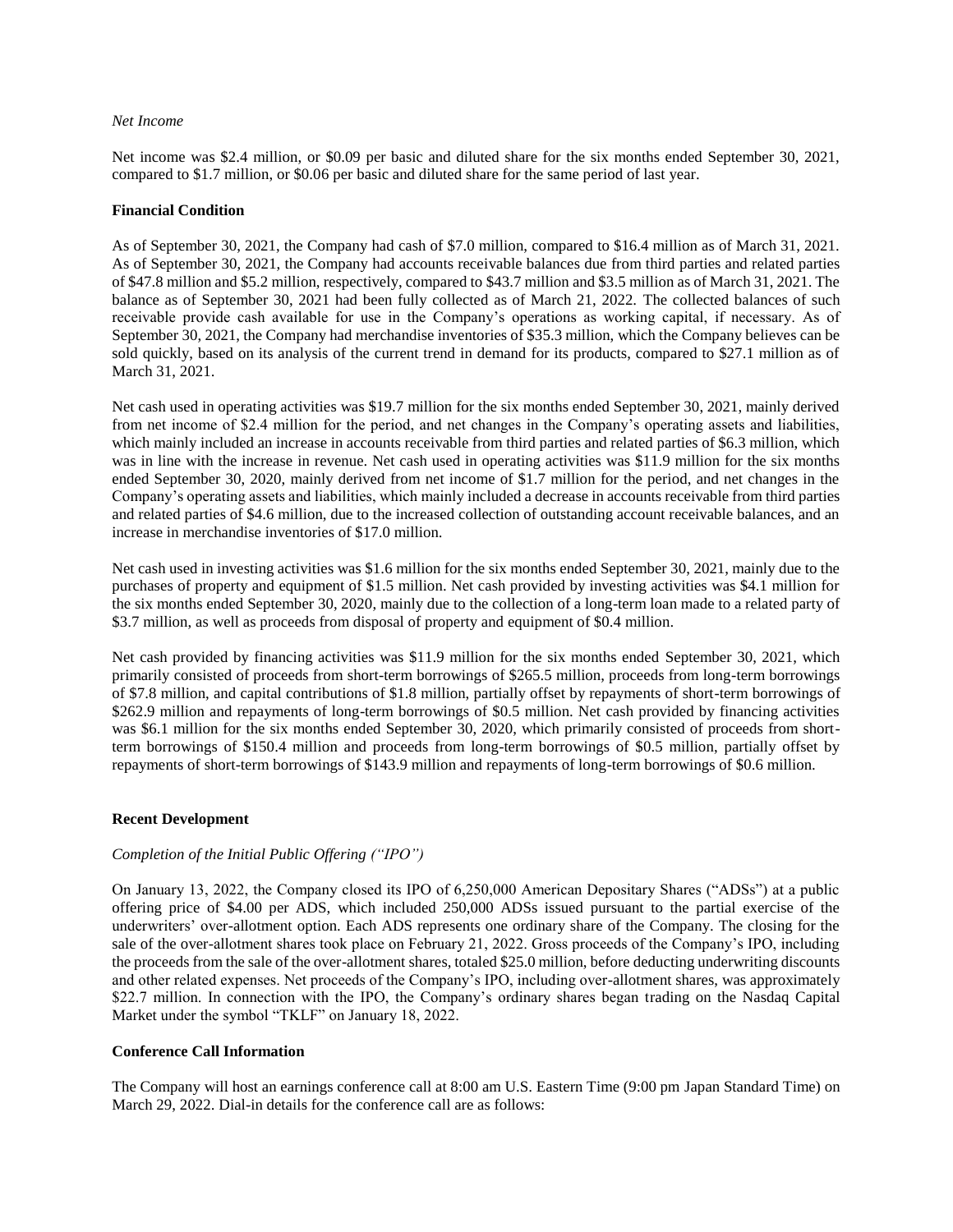| Date:                    | March 29, 2022            |
|--------------------------|---------------------------|
| Time:                    | 8:00 am U.S. Eastern Time |
| International:           | 1-412-902-4272            |
| United States Toll Free: | 1-888-346-8982            |
| Japan Toll Free:         | 0066-33-812830            |
| Conference ID            | Yoshitsu Co., Ltd         |

Please dial in at least 15 minutes before the commencement of the call to ensure timely participation.

For those unable to participate, an audio replay of the conference call will be available from approximately one hour after the end of the live call until April 5, 2022. The dial-in for the replay is  $+1-877-344-7529$  within the United States or +1-412-317-0088 internationally. The replay access code is No. 9286519.

A live and archived webcast of the conference call will also be available at the Company's investor relations website at https://www.ystbek.co.jp/irystbek/.

# **About Yoshitsu Co., Ltd**

Headquartered in Tokyo, Japan, Yoshitsu Co., Ltd is a retailer and wholesaler of Japanese beauty and health products, as well as other products. The Company offers various beauty products (including cosmetics, skin care, fragrance, and body care products), health products (including over-the-counter drugs, nutritional supplements, and medical supplies and devices), and other products (including home goods, food, and alcoholic beverages). The Company currently sells its products through directly-operated physical stores, through online stores, and to franchise stores and wholesale customers. For more information, please visit the Company's website at https://www.ystbek.co.jp/irystbek/.

# *Forward-Looking Statements*

*All statements other than statements of historical fact in this press release are forward-looking statements, within the meaning of Section 21E of the Securities Exchange Act of 1934, as amended, and as defined in the U.S. Private Securities Litigation Reform Act of 1995. These forward-looking statements involve known and unknown risks and uncertainties and are based on current expectations and projections about future events and financial trends that the Company believes may affect its financial condition, results of operations, business strategy, and financial needs. Investors can identify these forward-looking statements by words or phrases such as "may," "will," "expect,"*  "anticipate," "aim," "estimate," "intend," "plan," "believe," "potential," "continue," "is/are likely to," or other *similar expressions. The Company undertakes no obligation to update forward-looking statements to reflect subsequent occurring events or circumstances, or changes in its expectations, except as may be required by law. Although the Company believes that the expectations expressed in these forward-looking statements are reasonable, it cannot assure you that such expectations will turn out to be correct, and the Company cautions investors that actual results may differ materially from the anticipated results and encourages investors to review other factors that may affect its future results in the Company's registration statement and in its other filings with the SEC.*

#### **For more information, please contact:**

**Yoshitsu Co., Ltd**  Investor Relations Department Email: ir@ystbek.co.jp

**Ascent Investors Relations LLC** Tina Xiao *President* Phone: +1-917-609-0333 Email: tina.xiao@ascent-ir.com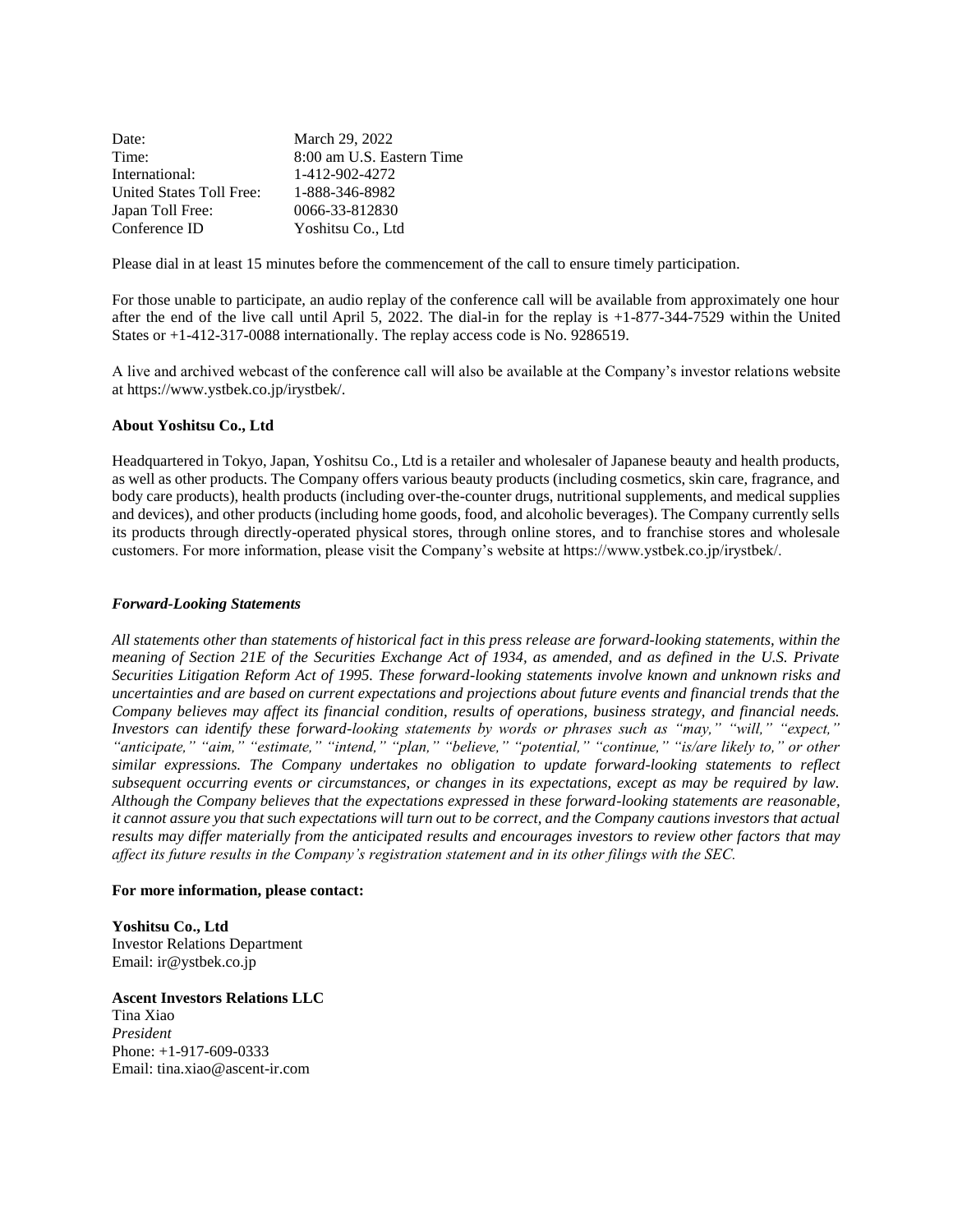# **YOSHITSU CO., LTD UNAUDITED CONDENSED CONSOLIDATED BALANCE SHEETS**

|                                                                                             |               | September 30,<br>2021 | March 31,<br>2021         |
|---------------------------------------------------------------------------------------------|---------------|-----------------------|---------------------------|
|                                                                                             |               | (Unaudited)           |                           |
| <b>ASSETS</b>                                                                               |               |                       |                           |
| <b>CURRENT ASSETS:</b>                                                                      |               |                       |                           |
| Cash                                                                                        | $\mathcal{S}$ |                       | 6,974,352 \$ 16,380,363   |
| Accounts receivable, net                                                                    |               | 47,816,444            | 43,683,575                |
| Accounts receivable - related parties, net                                                  |               | 5,174,870             | 3,499,070                 |
| Merchandise inventories, net                                                                |               | 35,271,643            | 27,122,504                |
| Due from related parties                                                                    |               | 754,889               | 632,380                   |
| Prepaid expenses and other current assets, net                                              |               | 5,617,715             | 3,926,590                 |
| <b>TOTAL CURRENT ASSETS</b>                                                                 |               | 101,609,913           | 95,244,482                |
|                                                                                             |               |                       |                           |
| Property and equipment, net                                                                 |               | 12,069,589            | 10,553,724                |
| Operating lease right-of-use assets                                                         |               | 2,867,451             | 2,898,551                 |
| Long term investment                                                                        |               | 330,332               | 333,357                   |
| Long-term prepaid expenses and other non-current assets, net                                |               | 3,472,175<br>431,389  | 3,464,617                 |
| Deferred tax assets, net                                                                    |               |                       | 447,124                   |
| <b>TOTAL ASSETS</b>                                                                         |               |                       | 120,780,849 \$112,941,855 |
|                                                                                             |               |                       |                           |
| <b>CURRENT LIABILITIES:</b>                                                                 |               |                       |                           |
| Short-term borrowings                                                                       | \$            |                       | 66,278,370 \$ 65,084,803  |
| Current portion of long-term borrowings                                                     |               | 1,273,583             | 645,570                   |
| Accounts payable                                                                            |               | 5,201,498             | 11,625,477                |
| Accounts payable - related parties                                                          |               | 11,849                | 63,011                    |
| Due to related parties                                                                      |               | 695,309               | 235,774                   |
| Deferred revenue                                                                            |               | 165,474               | 186,046                   |
| Income tax payable                                                                          |               | 1,678,708             | 2,180,764                 |
| Operating lease liabilities, current<br>Finance lease liabilities, current                  |               | 814,599<br>233,634    | 811,299                   |
| Other payables and other current liabilities                                                |               | 2,349,972             | 174,904<br>627,179        |
|                                                                                             |               |                       |                           |
| <b>TOTAL CURRENT LIABILITIES</b>                                                            |               | 78,702,996            | 81,634,827                |
| Operating lease liabilities, non-current                                                    |               | 1,930,342             | 1,928,682                 |
| Finance lease liabilities, non-current                                                      |               | 585,184               | 414,428                   |
| Long-term borrowings                                                                        |               | 12,932,319            | 6,439,751                 |
| Other non-current liabilities                                                               |               | 429,729               | 289,730                   |
| <b>TOTAL LIABILITIES</b>                                                                    | \$            |                       | 94,580,570 \$ 90,707,418  |
|                                                                                             |               |                       |                           |
| <b>COMMITMENTS AND CONTINGENCIES</b>                                                        |               |                       |                           |
|                                                                                             |               |                       |                           |
| <b>SHAREHOLDERS' EQUITY</b>                                                                 |               |                       |                           |
| Ordinary shares, 100,000,000 shares authorized; 30,000,054 shares and 27,327,594            |               |                       |                           |
| shares issued and outstanding as of September 30, 2021 and March 31, 2021,<br>respectively* |               | 3,336,827             | 2,416,635                 |
| Capital reserve                                                                             |               | 902,224               |                           |
| Retained earnings                                                                           |               | 22,640,447            | 20,221,300                |
| Accumulated other comprehensive loss                                                        |               | (679, 219)            | (403, 498)                |

| TOTAL SHAREHOLDERS' EQUITY                 |                              | 26,200,279 22,234,437 |
|--------------------------------------------|------------------------------|-----------------------|
|                                            |                              |                       |
| TOTAL LIABILITIES AND SHAREHOLDERS' EQUITY | $$120,780,849$ \$112,941,855 |                       |
|                                            |                              |                       |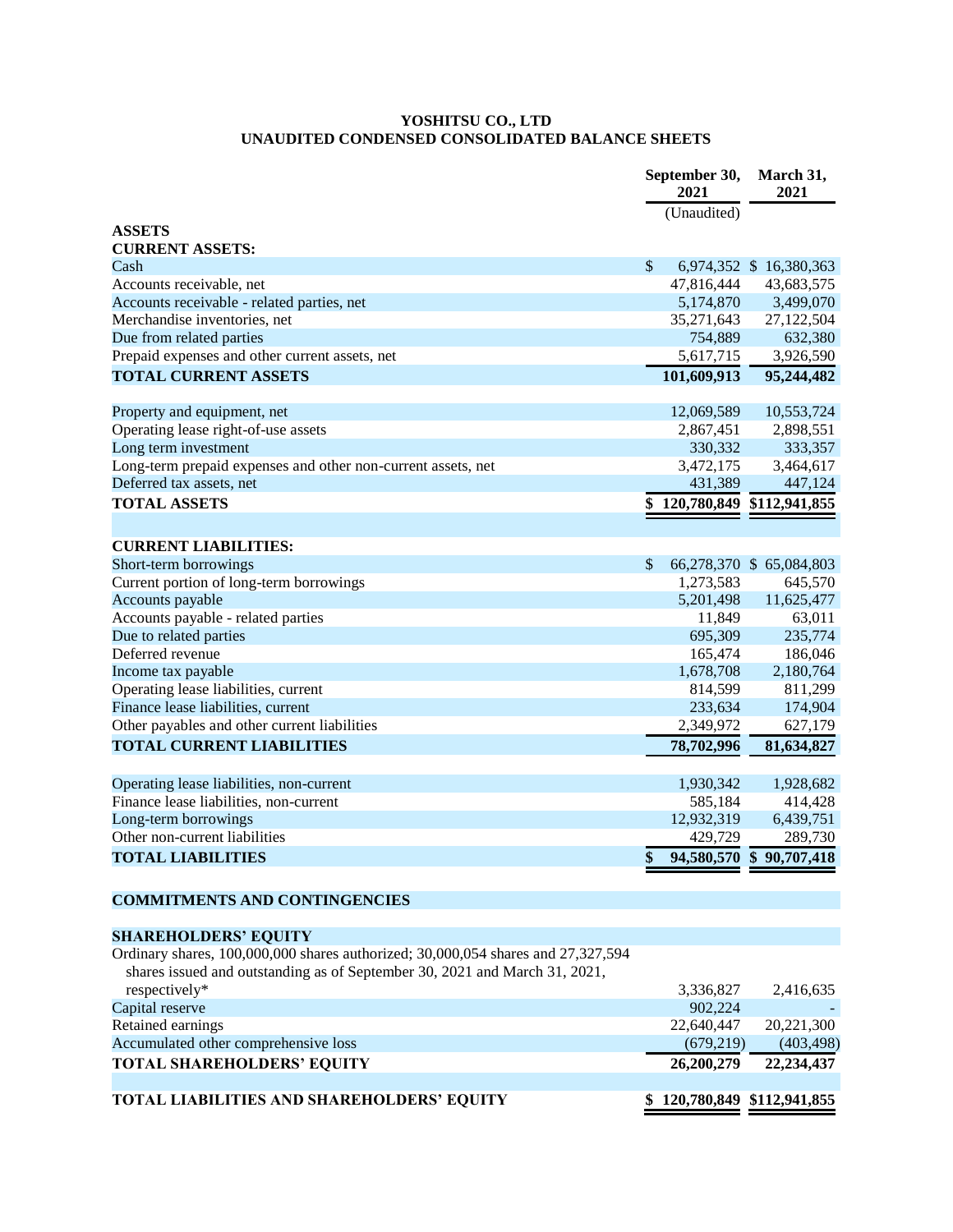# **YOSHITSU CO., LTD UNAUDITED CONDENSED CONSOLIDATED STATEMENTS OF INCOME AND COMPREHENSIVE INCOME**

|                                                 | For the Six Months<br><b>Ended</b> |       |  |  |
|-------------------------------------------------|------------------------------------|-------|--|--|
|                                                 | September 30,                      |       |  |  |
|                                                 | 2020<br>2021                       |       |  |  |
| <b>REVENUE</b>                                  |                                    |       |  |  |
| Revenue - third parties                         | \$101,202,348 \$74,387,425         |       |  |  |
| Revenue - related parties                       | 11,054,444<br>8,919,507            |       |  |  |
| Total revenue                                   | 112,256,792<br>83,306,932          |       |  |  |
| <b>OPERATING EXPENSES</b>                       |                                    |       |  |  |
| Merchandise costs                               | 93,936,835<br>68,539,495           |       |  |  |
| Selling, general and administrative expenses    | 13,718,920<br>11,110,459           |       |  |  |
| Total operating expenses                        | 107,655,755<br>79,649,954          |       |  |  |
| <b>INCOME FROM OPERATIONS</b>                   | 4,601,037<br>3,656,978             |       |  |  |
|                                                 |                                    |       |  |  |
| <b>OTHER INCOME (EXPENSE)</b>                   |                                    |       |  |  |
| Interest expense, net                           | (1,039,508)<br>(813, 389)          |       |  |  |
| Other income, net                               | 457,906                            | 1,919 |  |  |
| Total other expenses, net                       | (811, 470)<br>(581, 602)           |       |  |  |
| <b>INCOME BEFORE INCOME TAX PROVISION</b>       | 4,019,435<br>2,845,508             |       |  |  |
| PROVISION FOR INCOME TAXES                      | 1,600,288<br>1,123,881             |       |  |  |
|                                                 |                                    |       |  |  |
| <b>NET INCOME</b>                               | 2,419,147<br>1,721,627             |       |  |  |
| <b>OTHER COMPREHENSIVE INCOME (LOSS)</b>        |                                    |       |  |  |
| Foreign currency translation gain (loss)        | (275, 721)<br>403,724              |       |  |  |
| <b>TOTAL COMPREHENSIVE INCOME</b>               | 2,143,426 \$ 2,125,351             |       |  |  |
| Earnings per ordinary share - basic and diluted | \$<br>0.09<br>\$                   | 0.06  |  |  |
|                                                 |                                    |       |  |  |
| Weighted average shares - basic and diluted*    | 27,526,689<br>26,727,540           |       |  |  |

\* Retrospectively restated for effect of share issuances on October 22, 2020 and a 294-for-1 forward split on August 18, 2021.

# **YOSHITSU CO., LTD UNAUDITED CONDENSED CONSOLIDATED STATEMENTS OF CASH FLOWS**

|                                              | For the Six Months Ended<br>September 30, |                                           |
|----------------------------------------------|-------------------------------------------|-------------------------------------------|
|                                              | 2021                                      | 2020                                      |
| <b>Cash flows from operating activities:</b> |                                           |                                           |
| <b>Net Income</b>                            |                                           | $\frac{1}{2}$ , 2,419,147 \, \$ 1,721,627 |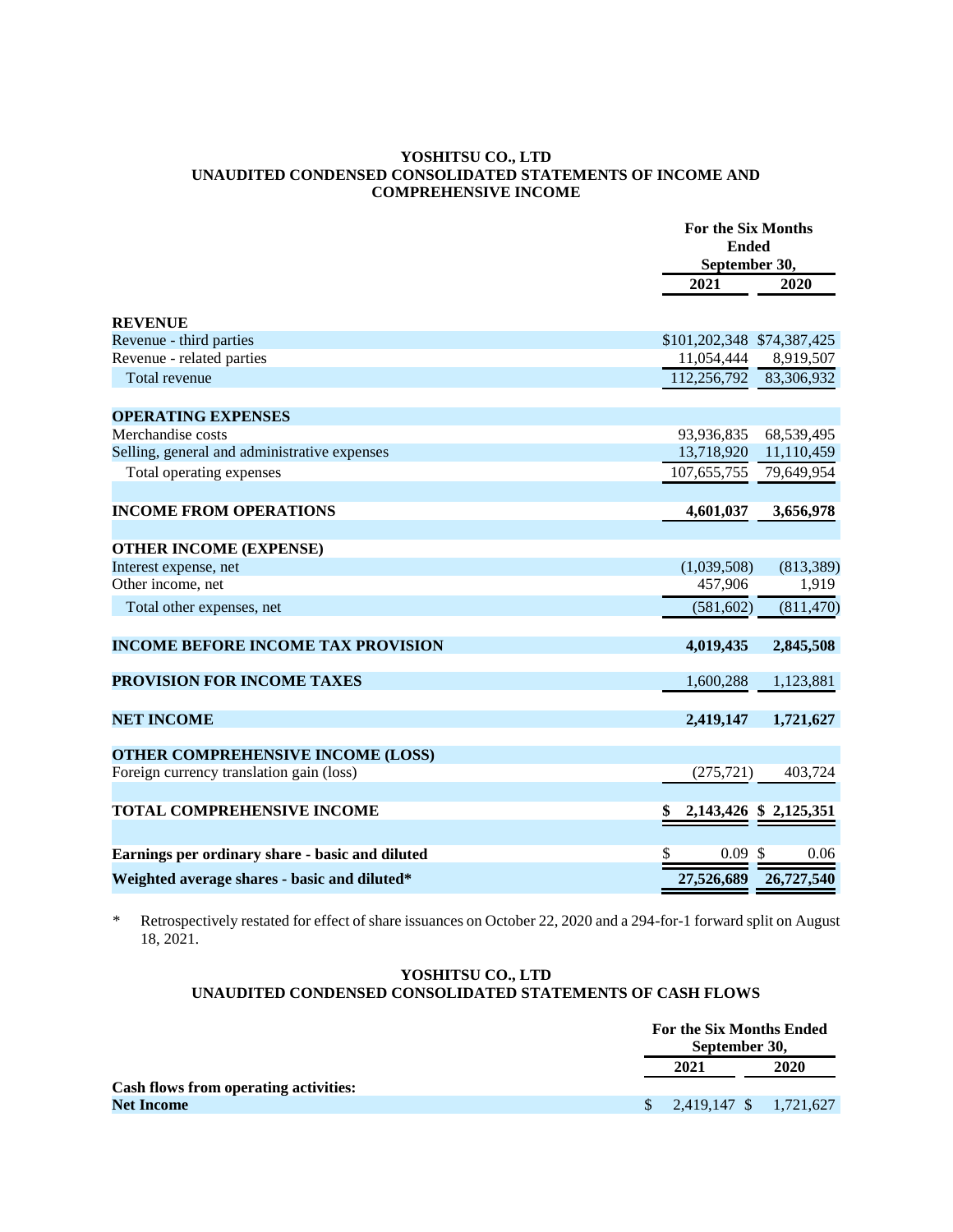| Adjustments to reconcile net income to net cash used in operating activities: |                    |                   |
|-------------------------------------------------------------------------------|--------------------|-------------------|
| Depreciation and amortization                                                 | 230,949            | 223,587           |
| Gain from disposal of property and equipment                                  | (23,073)           | (37,295)          |
| Reversal of doubtful accounts                                                 |                    | (49, 833)         |
| Amortization of operating lease right-of-use assets                           | 531,938            | 617,121           |
| Deferred tax provision                                                        | 11,883             | 2,841             |
| Changes in operating assets and liabilities:                                  |                    |                   |
| Accounts receivable                                                           | (4,609,319)        | 10,859,565        |
| Accounts receivable - related parties                                         | (1,737,698)        | (6,296,767)       |
| Merchandise inventories                                                       | (8,543,500)        | (17,042,943)      |
| Prepaid expenses and other current assets                                     | (2,594,691)        | (3,361,028)       |
| Long term prepaid expenses and other non-current assets                       | (39,695)           | (221, 852)        |
| Accounts payable                                                              | (6,429,975)        | 823,060           |
| Accounts payable - related parties                                            | (51, 483)          | 312,999           |
| Deferred revenue                                                              | (19,218)           | (191, 517)        |
| Income tax payable                                                            | (490,773)          | (458, 913)        |
| Other payables and other current liabilities                                  | 1,758,992          | 1,752,833         |
| Operating lease liabilities                                                   | (496,705)          | (634,760)         |
| Other non-current liabilities                                                 | 362,176            | 121,627           |
| Net cash used in operating activities                                         | (19,721,045)       | (11, 859, 648)    |
|                                                                               |                    |                   |
| <b>Cash flows from investing activities:</b>                                  |                    |                   |
| Purchase of property and equipment                                            | (1,518,492)        | (46,517)          |
| Proceeds from disposal of property and equipment                              | 33,707             | 433,180           |
| Collections of repayments from (advances made to) related parties             | (130,512)          | 850               |
| Collection of long-term loan due from a related party                         |                    | 3,744,000         |
| Net cash provided by (used in) investing activities                           | (1,615,297)        | 4,131,513         |
|                                                                               |                    |                   |
| <b>Cash flows from financing activities:</b>                                  |                    |                   |
| Capital contribution                                                          | 1,822,416          |                   |
| Proceeds from short-term borrowings                                           | 265,509,656        | 150,387,119       |
| Repayments of short-term borrowings                                           | (262, 859, 584)    | (143, 865, 006)   |
| Proceeds from long-term borrowings                                            | 7,834,600          | 468,000           |
| Repayments of long-term borrowings                                            | (522, 896)         | (649, 894)        |
| Advances received from related parties                                        | 469,824            | (38, 712)         |
| Repayment of obligations under finance leases                                 | (338, 043)         | (244, 565)        |
| Net cash provided by financing activities                                     | 11,915,973         | 6,056,942         |
|                                                                               |                    |                   |
| Effect of exchange rate fluctuation on cash                                   | 14,358             | 160,707           |
|                                                                               |                    |                   |
| Net decrease in cash                                                          | (9,406,011)        | (1,510,486)       |
| Cash at beginning of period                                                   | 16,380,363         | 7,529,219         |
| Cash at end of period                                                         | 6,974,352 \$<br>\$ | 6,018,733         |
|                                                                               |                    |                   |
|                                                                               |                    |                   |
| <b>Supplemental cash flow information</b>                                     |                    |                   |
| <b>Cash paid for income taxes</b>                                             | \$<br>2,106,469    | 1,583,780<br>- \$ |
| Cash paid for interest                                                        | 394,113            | 323,093<br>S      |
|                                                                               |                    |                   |
| Supplemental non-cash operating activity                                      |                    |                   |
| Purchase of property and equipment financed under long-term payment           | 23,234 \$<br>\$    |                   |
| Purchase of property and equipment financed under finance leases              | \$<br>340,615      | \$                |
|                                                                               |                    |                   |
| Right of use assets obtained in exchange for operating lease liabilities      | \$<br>527,062 \$   |                   |